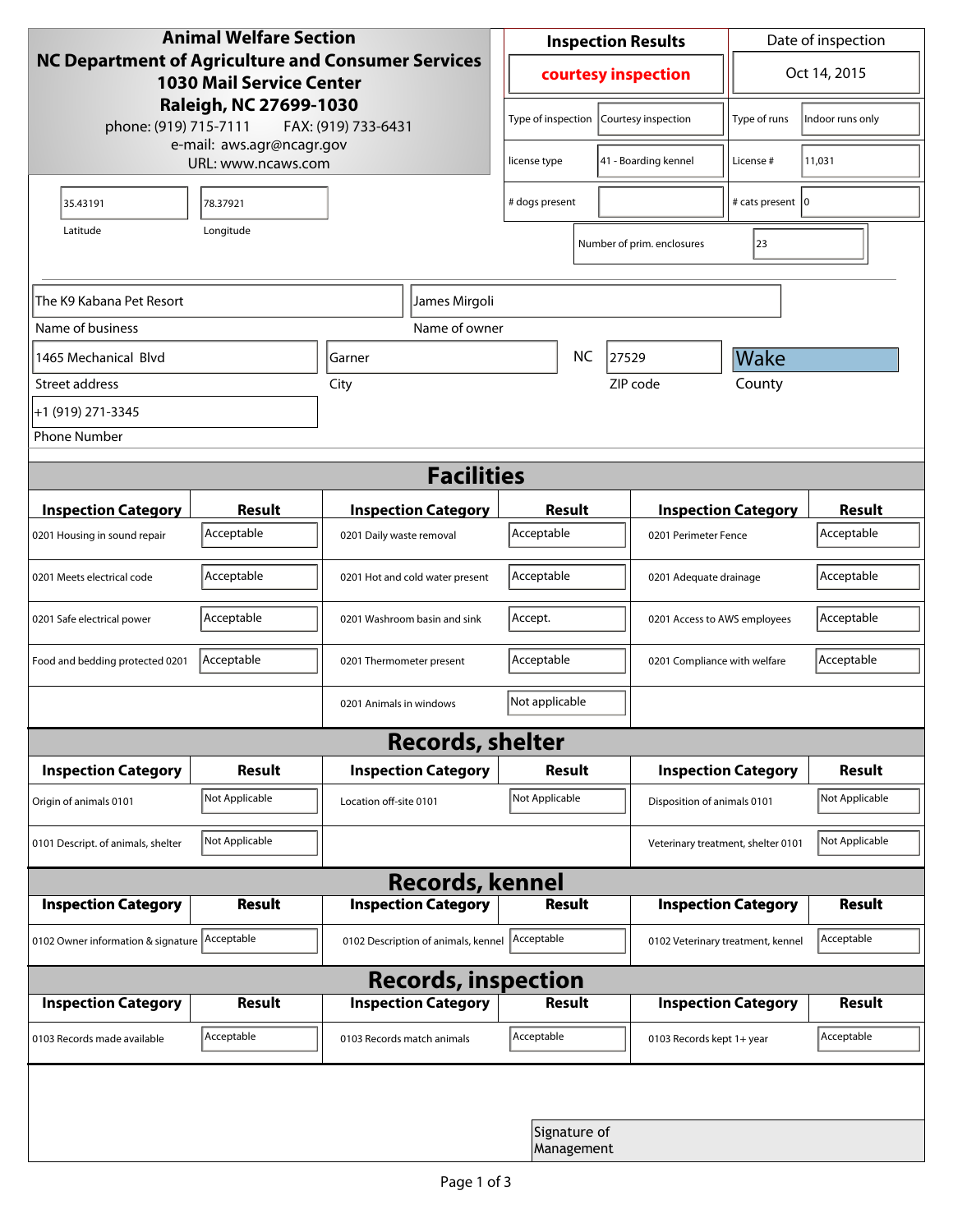| <b>Animal Welfare Section, NCDA&amp;CS</b>                  |                |                                    | <b>Inspection Results</b>  |                                     | Date of inspection |                |  |  |
|-------------------------------------------------------------|----------------|------------------------------------|----------------------------|-------------------------------------|--------------------|----------------|--|--|
| Inspection Report, continued                                |                |                                    | courtesy inspection        |                                     | Oct 14, 2015       |                |  |  |
|                                                             |                |                                    |                            |                                     |                    | <b>NC</b>      |  |  |
| The K9 Kabana Pet Resort                                    |                | James Mirgoli                      |                            | Garner                              |                    |                |  |  |
| <b>Indoor facilities</b>                                    |                |                                    |                            |                                     |                    |                |  |  |
| <b>Inspection Category</b>                                  | Result         | <b>Inspection Category</b>         | Result                     | <b>Inspection Category</b>          |                    | Result         |  |  |
| 0202 Ambient temperature, indoor                            | Acceptable     | 0202 Ventilation, indoor           | Acceptable                 | Acceptable<br>0202 Lighting, indoor |                    |                |  |  |
| 0202 Imperv./Sanitary surf., indoor                         | Not Acceptable | 0202 Drainage, indoor              | Acceptable                 |                                     |                    |                |  |  |
| <b>Outdoor facilities</b>                                   |                |                                    |                            |                                     |                    |                |  |  |
| <b>Inspection Category</b>                                  | <b>Result</b>  | <b>Inspection Category</b>         | Result                     | <b>Inspection Category</b>          |                    | <b>Result</b>  |  |  |
| 0203 Impervious surfaces, outdoor                           | Not Applicable | 0203 Housing, 1 per animal         | Not Applicable             | 0203 Protection from elements       |                    | Not Applicable |  |  |
| 0203 Owner advised, outdoor                                 | Not Applicable | 0203 Drainage, outdoor             | Not Applicable             |                                     |                    |                |  |  |
| <b>Primary enclosures</b>                                   |                |                                    |                            |                                     |                    |                |  |  |
| <b>Inspection Category</b>                                  | <b>Result</b>  | <b>Inspection Category</b>         | Result                     | <b>Inspection Category</b>          |                    | <b>Result</b>  |  |  |
| 0204 Drainage prev. cross contam.                           | Not Acceptable | 0204 Fence height >= 5 feet        | Acceptable                 | 0204 1:10 ratio, person: human      |                    | Not Applicable |  |  |
| 0204 Surf. impervious to moisture                           | Acceptable     | 0204 Enclosure is escape proof     | Acceptable                 | 0204 Cats, $>=$ 4 sq. ft. / adult   |                    | Not Applicable |  |  |
| 0204 Prevent contact with wood                              | Acceptable     | 0204 Solid resting surface         | Acceptable                 | 0204 Cats, $<= 12$ / enclosure      |                    | Not Applicable |  |  |
| 0204 Enclosures in sound repair                             | Acceptable     | 0204 Cats, raised resting surface  | Not Applicable             | 0204 Cats, 1 litter pan / 3 adults  |                    | Not Applicable |  |  |
| 0204 Size of enclosure                                      | Acceptable     | 0204 Dogs, supervision if > 4      | Acceptable                 |                                     |                    |                |  |  |
|                                                             |                | Feeding                            |                            |                                     |                    |                |  |  |
| <b>Inspection Category</b>                                  | <b>Result</b>  | <b>Inspection Category</b>         | <b>Result</b>              | <b>Inspection Category</b>          |                    | <b>Result</b>  |  |  |
| 0205 Feeding, 1x / day, adult                               | Acceptable     | 0205 Feeding, 1 bowl / adult       | Acceptable                 | 0205 Feeding, commercial food       |                    | Acceptable     |  |  |
| 0205 Feeding, bowl in good repair                           | Acceptable     | 0205 Feeding, quality food         | Acceptable                 | 0205 Feeding, bowl is protected     |                    | Acceptable     |  |  |
| 0205 Feeding, 2x / day, young                               | Acceptable     |                                    |                            |                                     |                    |                |  |  |
|                                                             |                | <b>Watering</b>                    |                            |                                     |                    |                |  |  |
| <b>Inspection Category</b>                                  | <b>Result</b>  | <b>Inspection Category</b>         | <b>Result</b>              |                                     |                    |                |  |  |
| 0206 Watering, continuous access                            | Acceptable     | 0206 Watering, bowl in good repair | Acceptable                 |                                     |                    |                |  |  |
| <b>Sanitation/Employees/Classification &amp; Separation</b> |                |                                    |                            |                                     |                    |                |  |  |
| <b>Inspection Category</b>                                  | <b>Result</b>  | <b>Inspection Category</b>         | <b>Result</b>              | <b>Inspection Category</b>          |                    | <b>Result</b>  |  |  |
| 0207 Waste removal 2x / day                                 | Acceptable     | 0207 Grounds overgrown             | Acceptable                 | 0207 Young given social interact.   |                    | Not Applicable |  |  |
| 0207 Animals removed while clean                            | Acceptable     | 0207 Pest Control                  | Acceptable                 | 0207 Species separated              |                    | Acceptable     |  |  |
|                                                             |                |                                    | Signature of<br>Management |                                     |                    |                |  |  |